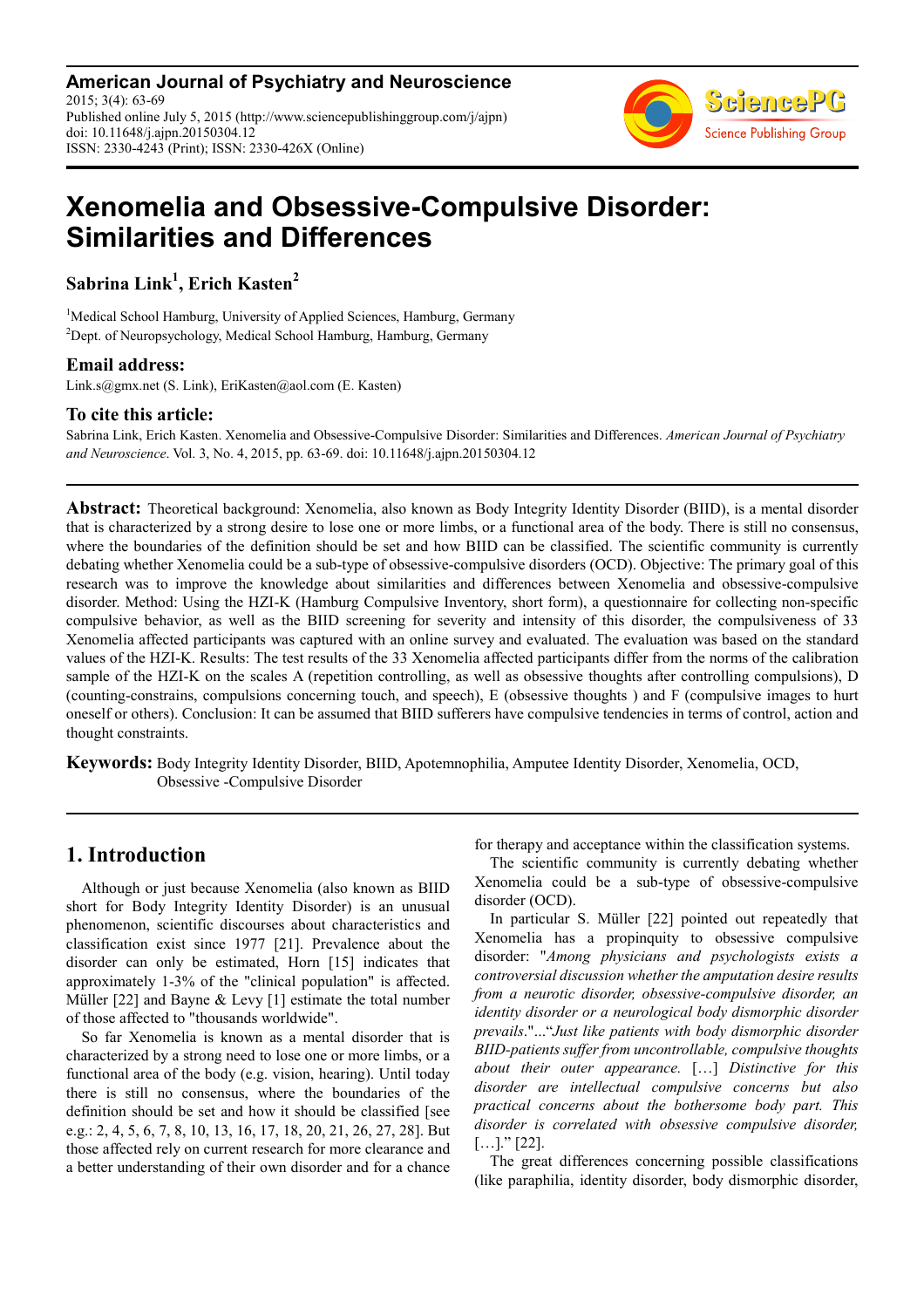neurological- or obsessive-compulsive disorder) emphasises the need for further research to finally come to an unambiguous definition and thus to be able to derive a therapy from these basics.

By regarding the characteristics of Xenomelia and obsessive-compulsive disorders it seems possible that Xenomelia can be a type of obsessive compulsive disorders. The criteria to classify an obsessive compulsive disorder fit several of the symptoms described from Xenomelia affected people.

Characteristic for both phenomena are imposed thoughts, imaginations or impulses which were not brought up on purpose but neither can be suppressed. Regarding Xenomelia these can be thoughts about amputation, the wish for a disability or in some cases the wish to be blind. The content of these thoughts, imaginations or impulses can be regarded as pointless or ineffectual. Those who are affected are aware of the uselessness of their own thoughts, imaginations or impulses; they feel bothered by those and suffer from psychological strain.

Obsessive thoughts can be classified in different kinds such as:

- aggressive obsessive thoughts;
- obsessive thoughts concerning contamination;
- obsessive thoughts with sexual contents;
- obsessive thoughts concerning collecting and storing objects (hording);
- obsessive thoughts with religious themes or contents which produce (remorse);
- obsessive thoughts focussing on symmetry or accuracy;
- obsessive thoughts concerning the own body.

Thoughts which are typical for Xenomelia would fit into the categories *aggressive obsessive thoughts*, (like fantasies about cutting off / amputating or getting rid of an unwanted body part in some way), *obsessive thoughts concerning the own body*, but also into the category *obsessive thoughts with sexual contents*.

One third of those affected feels sexual arousal from the imagination of amputees or being amputated oneself. Even though sexual components can be symptoms of Xenomelia, differential disorders, like paraphilia need to be excluded first.

Further criteria for the diagnosis of obsessive compulsive disorder are obsessive impulses that are defined as behavioural forces (impellents) with aggressive and/ or sexual character, rejected or condemned (judged as forbidden) but penetrating into awareness. Mutually in both disorders those affected often show visible behaviours or compulsive acts fitting this definition. The criteria compulsion and pretending describes stereotype acts or rituals which are used purposely to reduce discomfort or fear evoked (aroused) by obsessive thoughts / images or impulses and can be found as a symptom of both disorders, even though (their contents) differ between the disorders. Xenomelia affected usually pretend to be handicapped by using a wheelchair or by tying one leg up onto their body.

The compulsion or pretending is not inherently enjoyable. Tying a healthy leg up -- as Xenomelia affected often do as a form of pretending -- arouses pain after a certain time. Stirn et al. [28] could also verify the so called rebound effect (which is a typical result of obsessive compulsive symptoms) for pretending. Overall the affected patients of both disorders suffer and cannot find their way out of the disorder. In the course of time obsessive behaviours and rituals, used to prevent an alleged damage, get out of hand, require a lot of time and determine the whole daily routine, which impedes the accomplishment of everyday life immensely.

Both disorders have in common that they arise in early childhood or adolescence, their progress is chronically but the intensity of the symptoms varies. Actually the only difference between both disorders is the need for an amputation, which is yet not known as a content of obsessive compulsive disorders. Thus, the goal of this study is an initial approach whether Xenomelia can be explained as a sub-type of obsessive compulsive disorder.

The most common kinds of obsessive compulsive disorders are obsessions of controlling, repeating, counting, collecting, hording, tidying, sorting, cleaning and washing. They are named after the main obsessional content wherefore Xenomelia could be regarded as an amputation obsession.

## **2. Methods**

#### *2.1. Data Collection*

All participants were informed about the intentions, requirements and ethical guidelines of this study. The subjects were given the opportunity to ask questions or voice concerns. All participants received a document for informed consent. The study was carried out in accordance to the ethical standards as defined in the Declaration of Helsinki. According to the participant's data all acquirements of the screening instruments especially those of the HZI-K were fulfilled.

The data were collected over a period of 40 days in summer 2014. In order to simplify the process for the participants all questionnaires were made available online. The online version of the questionnaire was available in a German and an English variation, created with the help of "Google Formulare". This allowed a computerized data collection.

In addition, ten participants with a secured obsessive-compulsive disorder filled out paper and pencil versions, which were transferred into digital data. All data were evaluated with the help of SPSS and EXCEL.

#### *2.2. Sample Description*

The total sample of this study  $(n=76)$  consists of three groups:

- Participants with obsessive compulsive disorder  $(10)$ ;
- BIID/Xenomelia affected participants (33);
- a control group with no psychological diagnosis or symptoms (33).

Investigation of the socio-demographic data showed that the sample consisted of 45 (60%) men and 31 (40%) women. The average age was 42.1 years with a range from 16 to 77 years. 93% of the participants were German, 4 % came from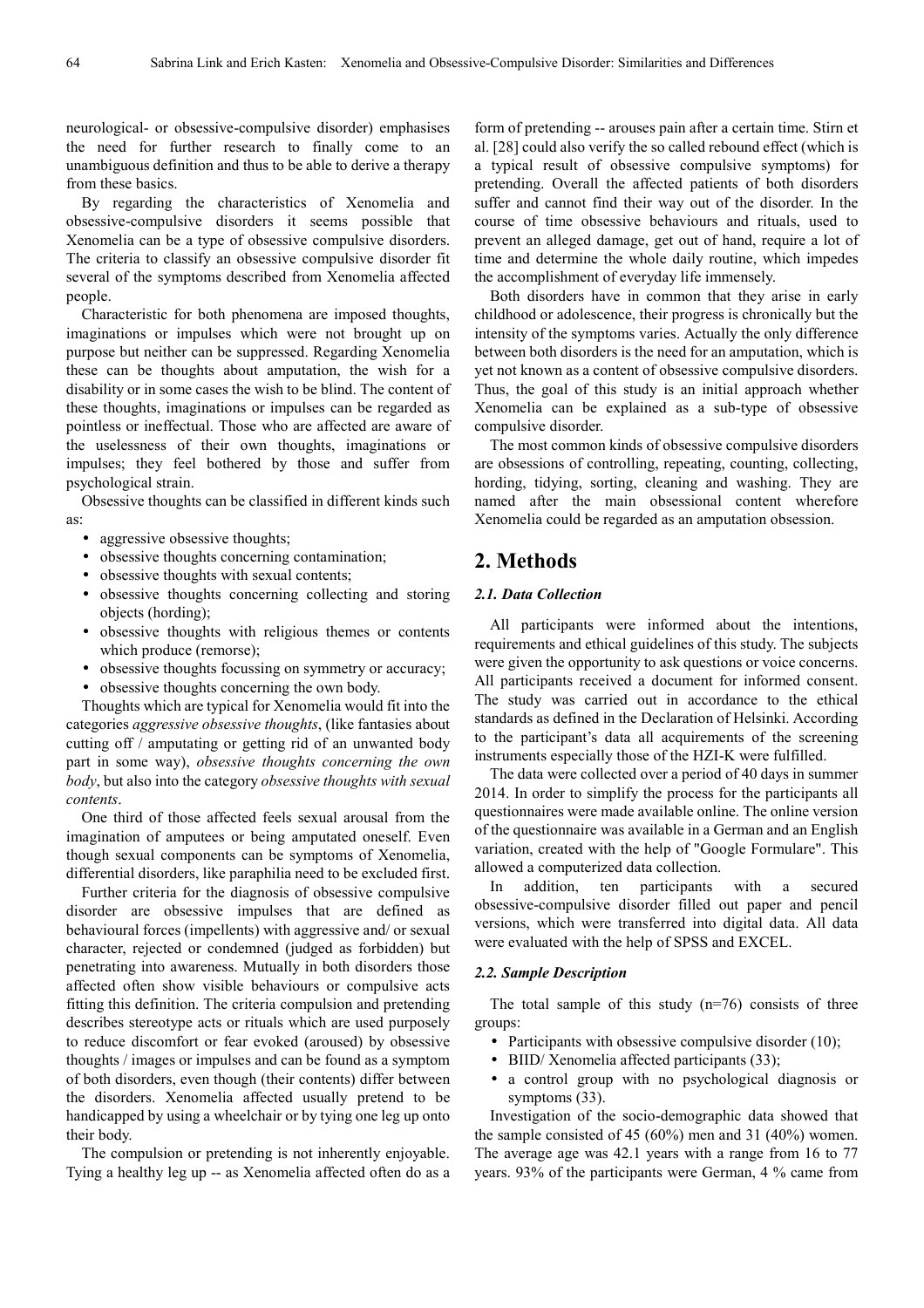Switzerland, but also a minority of 1% each came from Austria, South Africa and the USA.

According to their professions all participants belonged to an equal middle social class. Within the recruitment the control group was obtained according to the sociodemographic characteristics of the Xenomelia affected or obsessive-compulsive diagnosed patients.

#### *2.3. Inventory Descriptions*

The Hamburg Compulsive Inventory (short form; originally named: "Hamburger Zwangsinventar", [31]), the Body Integrity Identity disorder screening instrument for severity and intensity from M. Fischer [11, 12]. Because none of the existing obsessive-compulsive screening instruments captures the specific typical compulsive behaviour of Xenomelia affected people, it was necessary to develop an own questionnaire named "Questionnaire for detecting non-specific compulsive behavior" ("Fragebogen zur Erfassung unspezifischen zwanghaften Verhaltens; FzEuzV"). The FzEuzV-questionnaire consists of two parts with a total of 9 items: Part A contains five statements, on a unipolar frequency scale (from "strongly disagree" to "strongly agree"). These statements should be ranked according to the extent of consent. The implementation- and evaluation objectivity is thus given by the predetermined response scale. The statements have been derived in accordance with OCP criteria according to ICD-10. Part B, with a total of four items, is based on the "Zwangs-Check", a screening instrument for OCP of the Christopher-Dornier Clinic in Germany [32]. This instrument measures the extent to which those affected suffer under their compulsiveness and experience restrictions or limitations in their daily life within the last month. Also Part B should be assessed on a unipolar frequency scale by the participants according to their degree of agreement. Through clear instructions and predefined answers also part B of the test ensures the implementation- and evaluation objectivity.

The BIID screening instrument for severity and intensity [11, 12] was used in this study to confirm the diagnosis of Xenomelia (BIID) and to classify the severity of the disorder. According to Mrs. Fischer, the screening instrument has a Cronbach's Alpha of .929 and reliability scores higher than 0.7 [11]. Standardized instructions, constant questions and largely predetermined response options secure objectiveness within the execution, analysis and interpretation of the questionnaire. The screening instrument is thus able to detect and to classify Xenomelia in its extent.

The HZI-K ("Hamburger Zwangsinventar") is a standardized instrument for the diagnosis of obsessive-compulsive disorder; its validity was proven in numerous studies and the retest reliabilities (2 weeks after the first testing ) for each HZI scale lie between  $r = .78$  and r  $= .96$ ; the retest reliability for the overall test is  $r = .9$ .

The HZI-K was used because it differentially depicts obsessive thoughts and behavioural compulsions. The short form of the HZI still consists of six dimensions, which were explored with the 72 most significant items. All items are operationalized and according to the test manual free from personality psychological or neurosis theoretical concepts. The six subscales of the HZI-K depict compulsions of: A) repetition controlling, as well as obsessive thoughts after controlling compulsions B) washing and cleaning, C) sorting, D) counting-constrains, compulsions concerning contact/ touch, and speech; E) obsessive thoughts F) compulsive images to hurt oneself or others. The HZI-K can be used for people age 16 or older. Only patients who have a severe endogenous or neurotic depression, massive compulsive constraints or mania are excluded. Also patients with suicidal tendencies may not fill out this test form. Additional questions within the test battery ensured that these requirements have been made. All scales are independent of symptom duration or patient´s age.

## **3. Results**

The results of the BIID screening instrument for severity and intensity from Fischer were transformed into arithmetic means which were classified in accordance with the standard values developed by Fischer [11, 12]. The sample of this study showed variations from very low up to medium extents of severity of Xenomelia. All Xenomelia-volunteers could therefore be identified as secured BIID diagnosed patients.

For the tested sample of  $n = 76$ , a Cronbach's alpha of 0.797 was calculated for the HZI-K. Considering the scales separately the values became lower, especially for the scales A ( 0.612 ) , B ( 0.505 ) and C ( 0.427 ).

Critical differences were calculated to identify simulation tendencies. In a deviation from  $d_{crit}$  by more than 5% between the sums of the raw values of the lowest to the highest difficulty level, simulation tendency seems to be likely. This calculation is only useful as long as the raw values of the second difficulty level are bigger than zero. According to this formula in a few subjects of different samples at different scales simulation trends could be identified.

Since the newly developed FzEuzV is not a standardized instrument the degree of internal consistency was checked first. Part A of the questionnaire had a Cronbach's Alpha of 0.898; for part B a Cronbach's Alpha of 0.905 could be calculated. Both parts aligned came to a Cronbach's Alpha of 0.938. These values are within the excellent range and confirm that the items of this scale content the same construct, in this case, compulsiveness or restrictions and strains as results of compulsiveness. The item selectivity with  $> 0.68$  for the individual items confirms this, thus no item needed to be excluded from the analysis. The questionnaire was evaluated by a numerical assignment of the possible answers presented in form of a Likert-scale. The numbers are rising from 1 up to 5 per item according to the degree of agreement. The critical cut-off value for the diagnosis of OCD for Part A of the test (consisting of 5 items) is  $\geq 10$ points. The critical cut-off value for the diagnosis of OCD on Part B (consisting of 4 items) is  $\geq 8$  points. (The cut-off values were set according to those of the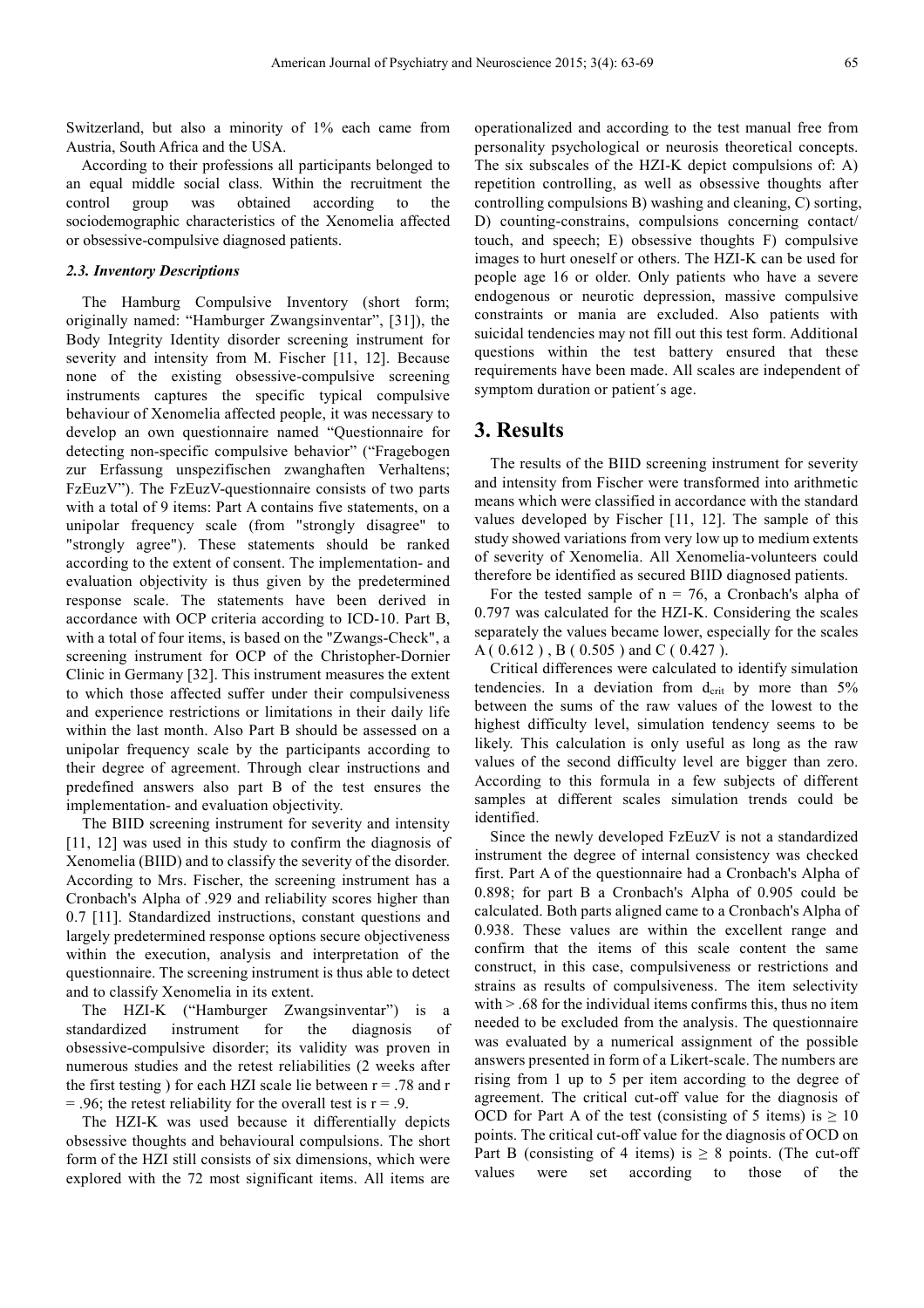

#### Christopher-Dornier Clinic, [32]).

*Figure 1. The above shown figure depicts the results of the participants with obsessive-compulsive disorder (OCD), those with no known psychologically symptoms: control group (C) and Xenomelia affected people (X), achieved in the "questionnaire for nonspecific compulsive behaviour" (FzEuzV). As the figure displays, the OCD sample exceeds the respective cut-off values (marked as red lines). These patients therefore count as conspicuous (concurring to their already secured diagnosis) according to obsessive-compulsive symptoms. Both other groups reveal abnormally high values. However the Xenomelia affected sample does not only exceed the cut-off values but also those of the control group.*

As shown in figure 1 the sample of OCD patients (colored purple in figure 1) came to a total average of 19.3 (SD  $\pm$  1.1) in Part A and a total average of  $13.0$  (SD  $\pm$  0.9) in Part B. Thus, the total values of these patients in both test parts exceed the respective cut-off values (red lines in figure 1). These patients therefore count as conspicuous (concurring to their already secured diagnosis) according to their known obsessive-compulsive symptoms. The sample of Xenomelia affected persons (drawn blue in the figure 1) reached a total average of 9.9 with a standard deviation of ±1.4 in Part A and a total average of 7.8 with a standard deviation of  $\pm 1.2$  in part B. A total of 39% of Xenomelia affected achieved levels of ≥10 in Part A and 42% of those affected achieved levels of ≥8 in part B. The control group (colored orange in figure 1) achieved sum averages of 9.3 (SD  $=\pm 1.2$ ) in Part A and sum averages of 7.2 (SD  $\pm$ 1.0) in Part B. Thus Xenomelia affected do not only have results exceeding the cut-off values (see red lines in the figure) but also those of the control group.

Regarding these results, 39% of the Xenomelia sample fit into the diagnosis criteria of OCD. 42% answered to feel restricted in their daily lives, 86% of this group had compulsive constrains according to Part A of the test. It can be concluded that the restrictions experienced in everyday life result from the symptoms depicted in Part A (namely compulsiveness/ obsessiveness).

For further evaluation such as significance testing the conditions for parametric testing methods were checked first. As serious violations of the normal distribution were found a non-parametric method for the significance testing was chosen.

The Mann-Whitney test for independent samples shows that the central tendencies of OCD patients with a 5% - level differ significantly ( $p = .000$ ) of the control group. Because the data had ordinal level only ranks could be calculated. The

mean rank of the OCD patients was calculated as 34.78 by SPSS and the mean rank of the control group was calculated as 17.88.

The U-test for the sample of Xenomelia-affected and OCD patients showed at a 5% level statistically significant differences of central tendencies between the groups, because here the exceedance probability is  $p = .000$ . (Here the mean rank of OCD patients was calculated 34.20, the mean rank of the Xenomelia affected sample was 18.30). However, the results of the Xenomelia affected group did not differ statistically significant at a 5% level with a p-value of .816 from those of the control group (mean rank Xenomelia affected sample: 32.95; mean rank control group: 34.05).

To show the abnormalities of Xenomelia affected in terms of compulsion compared to psychological unsuspicious people their test results taken from the HZI-K were compared with the standard values presented in the HZI-K manual as shown in figure 2. As cut-off value the first and third quartile were chosen. Values that are below the first or above the third quartile are considered as conspicuous

| raw-values o<br><b>Scales</b> | Percentile norms for psychologically<br>unsuspicious people (taken from the HZI-K manual) |  |    |         |                      |          |           |          |              |            |    |     |    |
|-------------------------------|-------------------------------------------------------------------------------------------|--|----|---------|----------------------|----------|-----------|----------|--------------|------------|----|-----|----|
|                               |                                                                                           |  |    |         |                      | 6        |           |          | $\mathbf{B}$ |            | 10 |     | 12 |
| $HZI-K-A$<br>$HZI-K-B$        |                                                                                           |  | 35 |         | 69                   | 82<br>97 | 89<br>100 | 99       | 100          |            |    |     |    |
| $HZ-K-C$<br>$HZH-K-D$         |                                                                                           |  | 48 | 69<br>g | 83<br>B <sub>9</sub> | 90<br>92 | 91<br>B   | 9d<br>97 | 96<br>100    | 97         |    | 100 |    |
| HZI-K-E<br>HZI-K-F            |                                                                                           |  |    | 69      | R1<br>02             | 90<br>96 | 93<br>97  | 96<br>98 | 98<br>99     | 100<br>100 |    | 9   |    |

legend:  $\bigcirc$  1. and 3. quartile

*Figure 2. The table is taken from the HZI-K manual and depicts the percentile norms for psychologically unsuspicious people. The 1st and 3rd quartile are marked with green circles.* 



*Figure 3. The figure above depicts the results (raw values) of the Hamburg Compulsive Inventory (short form) for each scale (A-F) achieved by the Xenomelia affected sample (X) and the psychologically unsuspicious group (N) (according to the HZI-K manual). The raw values of the 33 Xenomelia affected participants differ from the norms of the calibration sample of the HZI-K on the scales A, D, E and F. Therefore it can be assumed that Xenomelia affected show compulsive tendencies related to control, and counting compulsions as well as thought constrains. Compulsive tendencies in relation to washing – or sorting compulsions can be expelled.* 

Figure 3 depicts the test results as raw values from the HZI-K. The green circles show the cut-off values taken from the HZI-K manual (compare figure 2). By this standard, 52%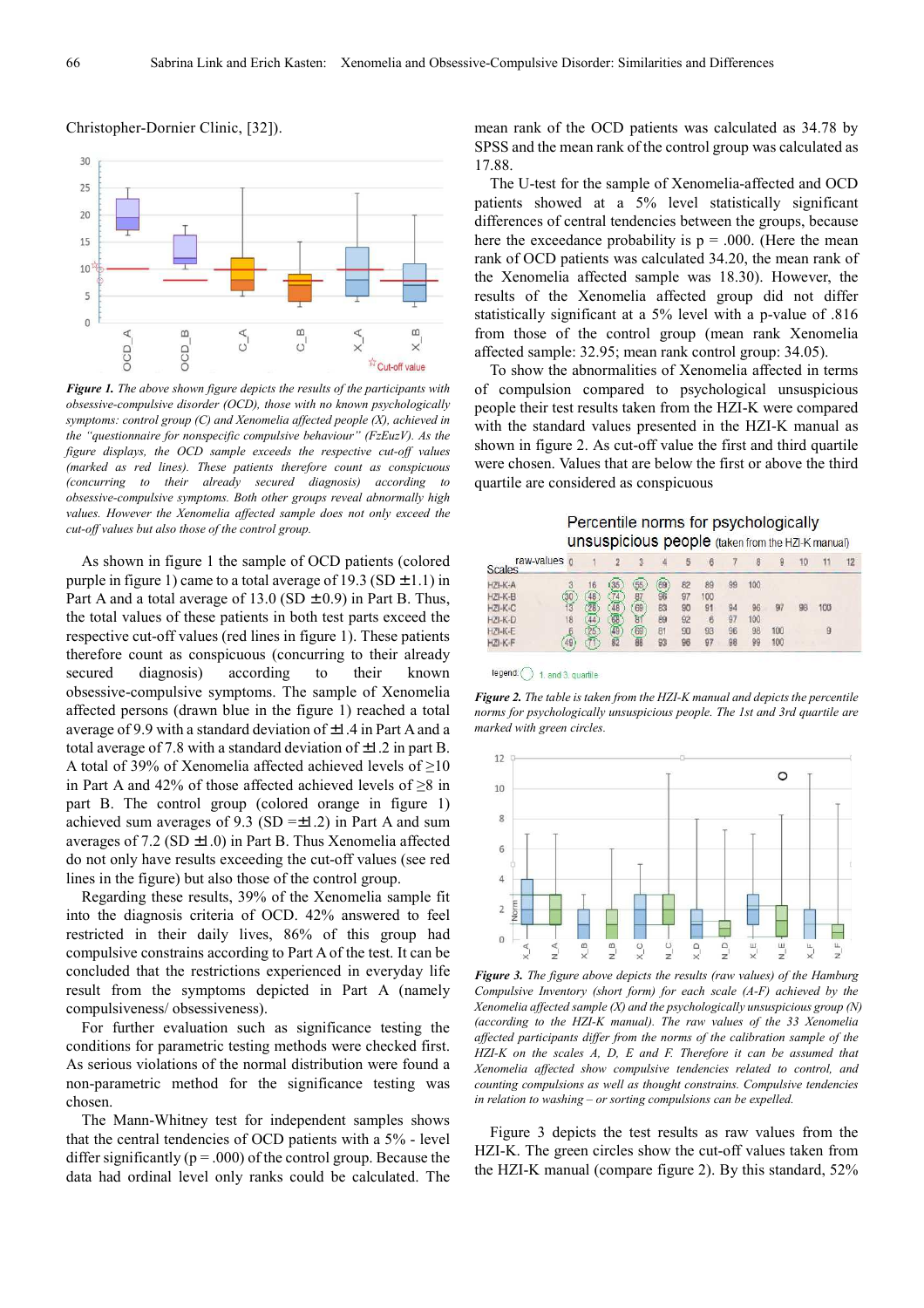of the results of the Xenomelia affected were conspicuous compared to average values on scale A (controlling compulsions, repetitive controlling compulsions as well as obsessive thoughts after controlling compulsions), 33% on scale E (E: obsessive thoughts) and 27% on scale F (F: compulsive image to hurt/harm oneself or others). 15% of those received values higher than the cut-off values on scale A and E and 27% received higher values on scale F, which can easily be seen in figure 3.

Figure 4 illustrates whether the results of Xenomelia affected people differ from those of the control group or from the group of psychologically unsuspicious people measured by the HZI-K. In addition the figure reveals how much each group differs from the norm/ cut-off values (taken from the HZI-K manual-drawn as green lines).



*Figure 4. The above presented figure shows the raw values of Xenomelia affected (X), psychologically unsuspicious people (N) (according to HZI-K manual) and control group (C) on each scale of the Hamburg Compulsive Inventory (short form). The thick green lines mark the norm-range (according to the HZI-K manual). The figure indicates that the 33 Xenomelia affected participants exceed the norm values of the calibration sample of the HZI-K on the scales A, D, E and F. Therefore it can be assumed that Xenomelia affected have compulsive tendencies in terms of control, action and thought constraints, as well as the constrain to harm themselves or others.* 

To verify the general hypothesis that Xenomelia is closely linked to OCD the raw values of the HZI-K were compared to those of the control group to reveal abnormalities referring to compulsiveness. Here the raw values of the control group were used because the HZI-K norm values are only given as percentiles, which are not so exactly as the raw data.

As reasoned before the Mann-Whitney test was used. The following p-values resulted for each scale: Scale A:  $p = .0435$ , Scale B:  $p = .031$ , Scale C:  $p = .0225$ , Scale D:  $p = .0065$ , Scale E:  $p = .414$ , Scale F:  $p = .389$ . Because the values of scale A - D are below the level of significance of  $p<0.05$ , it can be assumed that statistically significant differences between the groups exist.

Figure 4 illustrates the results found for scales  $A - F$ .

The distribution on scale A of Xenomelia affected is much higher than the one of the norm values of the HZI-K. As scale A of the HZI-K captures control actions, repetitions of control actions and notionally check for an action. The increased

values which were found for this scale among Xenomelia affected, provide information about the fact that people affected from Xenomelia have compulsive tendencies.

In contrast to the box-plots in figure 4 in which the mean raw values (and ranges) between Xenomelia affected and psychological unsuspicious people are equal, the results of the Mann-Whitney Test showed statistically significant differences between the central tendencies of scale B ( $p = .031$ )  $<$  0.05). These differences can be explained by the different values between Xenomelia affected and those of the control group. In this study the control group achieved abnormally low values on scale B (compared to the norm defined in the HZI-K manual) and therefore differs significantly from the Xenomelia affected sample. Therefore a connection between Xenomelia and compulsions in terms of washing and cleaning can be excluded.

Figure 4 also shows that the findings from the U-test for scale C results from the abnormally low values within the Xenomelia affected sample. The values of Xenomelia affected in scale C do not exceed the standard values for psychologically unsuspicious people of the HZI-K. Thus, this figure reveals that in contrast to the result of the U-Test Xenomelia affected people clearly do not show tendencies of compulsiveness on this particular scale (C: sorting compulsions).

Also in scale D (counting- compulsions, compulsions concerning contact and speech) the lower quartile of the distribution of the Xenomelia-affected lies below the distributions of psychologically unsuspicious people of the HZI-K and the one of the control group. Again, figure 4 reveals that the extremely significant outcome from the U-test  $(p = .0065 < .05)$  may result from the differences between the values of Xenomelia-affected and those of the control group, because here again the values of the control group differ from the norm range. Nevertheless, the distribution of the Xenomelia affected, shows even higher values in comparison to the values of psychologically unsuspicious people.

In scale E the distribution of values of Xenomelia affected is identical to the distribution of the control group, thus no significant differences could be found within this scale. Comparing the values, however, with the standard values of psychologically unsuspicious people, Xenomelia affected received higher values. Thus, it can be concluded, that Xenomelia affected show tendencies of obsessive thoughts/ thought constrains.

On scale F the values of Xenomelia affected are higher than those of the other two groups (control group and OCD patients). The U-test showed no significant differences of central tendencies between the values of Xenomelia affected and those of the control group on scale F, since no differences in skewness and between the arithmetic means of the distributions could be found. The distribution of the standard values, presented in the HZI-K for psychologically unsuspicious people, also differ from the values of Xenomelia affected, as figure 4 reveals. According to the HZI-K manual, scale F describes the compulsive constrain to harm oneself or others. The screening instrument for severity and intensity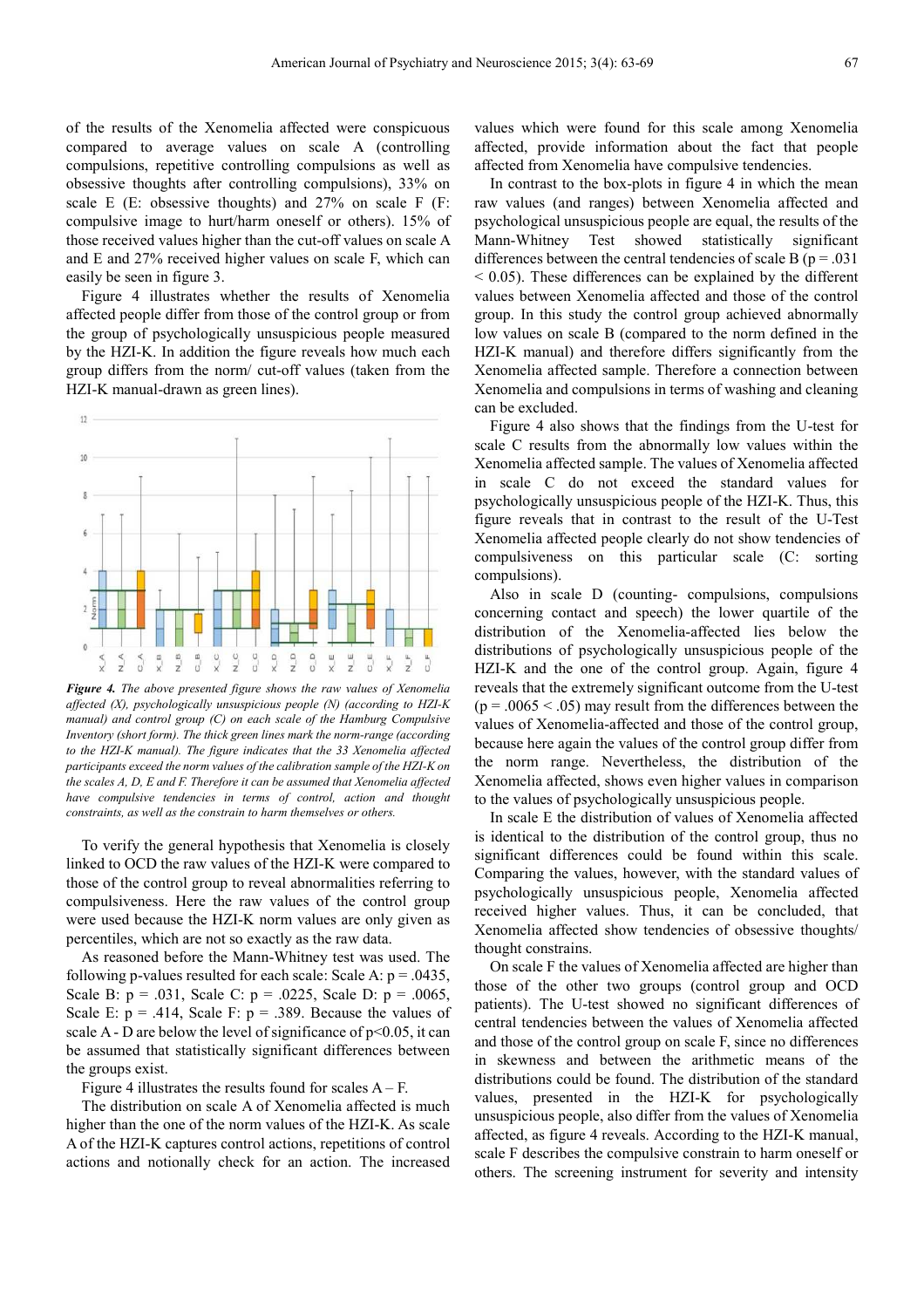from Fischer asks for attempts and thoughts concerning self-harm and the wish for an amputation or handicap. The numeric assignment of values from 1 to 6 added up to an average value of 3.3 with a standard deviation of  $\pm$ 2.2 for this item, which proofs that the thought of self-harm truly does exist among Xenomelia affected. On the other hand most of the affected strive for a pain free operation. In addition, it can be assumed that many Xenomelia affected do not regard the injury (resulting from an amputation) as a painful restriction but rather as a satisfaction.

Thus the scale definition "to harm/ injure oneself or others" can be regarded as unfavourable in this context, nevertheless the results show that Xenomelia affected achieve abnormally high values.

As expected from the theoretical basis, meaningful results were found on the scales A, D, E and F, which differs from the values of the control group and are higher than the norm values, presented in the HZI-K.

As expected these findings verify that Xenomelia affected show compulsive tendencies related to control, and counting compulsions as well as thought constrains. On the other hand, compulsive tendencies in relation to washing – or sorting compulsions can be excluded.

## **4. Discussion**

Overall, the results of this work were able to show statistically significant results in some scales of the HZI-K. The values obtained give reason to believe that Xenomelia affected certainly show tendencies towards compulsiveness. The consideration to classify Xenomelia as an own form of OCD is based on the assumption that Xenomelia-typical thoughts, such as the desire for an amputation or disability can be regarded as thought constrains. It is conceivable that the so-called pretending can be seen as control compulsion, used to break down the tension built up from thoughts ruminating about amputation. So far these are only hypothetical considerations. However, they are emphasized by the fact that tendencies towards control and thought constraints were found in this study. Taking into consideration, that the sample of this study was very small the findings are even more meaningful (as it is known to be difficult for small sample sizes to become significant). Another important fact considering the results is that the control group of this study was not psychologically tested. Therefore the results may be influenced by the fact that not all participants of the control group were free from any kind of psychological symptoms.

Xenomelia-typical patterns of thinking or behavior cannot yet be fully depicted in previous/ existing categories (e.g. sorting-, counting-, cleaning compulsion etc.). Thus, no existing OCD screening instrument is able to depict the whole extent of compulsiveness within Xenomelia. Therefore in future studies an independent screening instrument, such as the FzEuzV, should be used. Only then it can be ensured that Xenomelia-typical symptoms are recognized as compulsive. This requires the standardization

of a much larger sample of OCD patients, Xenomelia affected and a control group, which can be classified as clinically normal after careful diagnosis. Another verification of results could be carried out additionally by external assessments or standardized interview processes.

Like most this study was a pure psychological/psychiatric description and survey. As neuroscientific methods are perceived as more objective further studies should include both methods. However, the few available experiments show discordant or no statistically significant results [29]

Nevertheless also studies that find no statistically significant differences [30] between Xenomelia affected and control groups deliver results and new perspectives. Eventually the idea of Xenomelia being e.g. a parietal lobe dysfunction [3, 14, 20] also shows parallels to neurological findings concerning OCD [19, 25].

"As for the desire to amputate a healthy limb or to be paraplegic, it has not yet been proven whether brain differences are preexisting or follow from this atypical behaviour.[31] It is the classical dilemma of nature or nurture: which comes first?" [24]

If the above established consideration: Xenomelia may be a previously unknown form of OCD, could be proven it is conceivable that in the future with the help of specialized treatment or therapy those affected may not only be freed from suffering, but may lose the desire for amputation or disability.

## **Acknowledgements**

The authors thank all participants of this study.

## **References**

- [1] Bayne, T. & Levy, N. (2005). Amputees by choice: Body Integrity Identity Disorder and the ethics of amputation. Journal of Applied Psychology, 22, 75-86.
- [2] Blanke, O., Morgenthaler, F.D., Brugger, P. & Overney, L.S. (2009). Preliminary evidence for a fronto-parietal dysfunction in able-bodied particpants with a desire for limp amputation. Journal of Neuropsychology, 3, 181-200.
- [3] Bottini G, Gandola M, Sedda A, Ferrè ER. Caloric vestibular stimulation: interaction between somatosensory system and vestibular apparatus. Front Integr Neurosci. 2013;7:66.
- [4] Braam, A.J., Visser, S., Cath, D.C. & Hoogendijk, W.J.G. (2006). Investigation of the syndrome of Apotemnophilia and course of a cognitive-behavioral therapy. Psychopathology, 39, 32-37.
- [5] Brang, D., McGeoch, P.D. & Ramachandran, V.S. (2008). Apotemnophilia: a neurological disorder. Neuroreport, 19, 1305-1306.
- [6] Brugger, P., Vitacco, D. & Hilti, L. (2009). A neurological account of Body Integrity Identity Disorder. In: Stirn, Thiel, Oddo (Eds.): Body Integrity Identity Disorder: Psychological, Neurobiological, Ethical and Legal Aspects: 201- 210. Lengerich: Pabst.